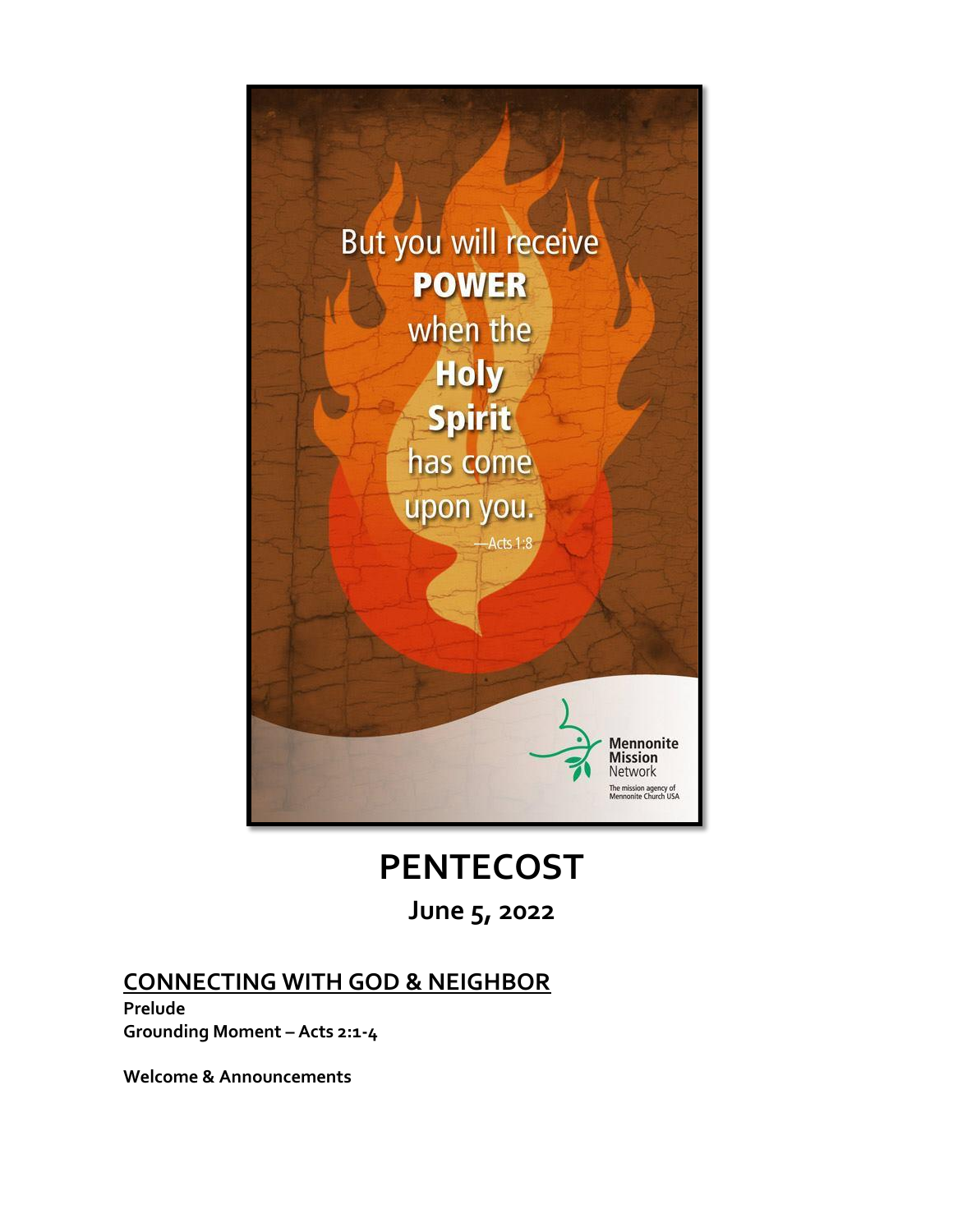#### **CALL TO WORSHIP**

| Leader: | Come, Holy Spirit, come,                                  |
|---------|-----------------------------------------------------------|
| People: | <b>COME FILL THE HEARTS OF YOUR FAITHFUL.</b>             |
| Leader: | Come, Spirit of God, come,                                |
|         | kindle in us the fire of your love,                       |
| People: | <b>WARM OUR HEARTS,</b>                                   |
|         | AND FREE US TO ACT WITH KINDNESS AND CARE TOWARD ALL      |
|         | HUMANITY.                                                 |
| Leader: | Pour out your Spirit on your people, God of love,         |
| People: | AND WE SHALL BE REVIVED,                                  |
|         | <b>MADE ANEW IN THE IMAGE OF JESUS.</b>                   |
| Leader: | Come, gracious Spirit, come, guide and teach us,          |
| People: | <b>SO THAT BY YOUR LIGHT</b>                              |
|         | WE MAY WALK IN THE WAY OF JESUS.                          |
| Leader: | Spirit of the living God, anoint your children afresh,    |
| People: | FILL OUR SPIRITS WITH UNQUENCHABLE HOPE, BATHE OUR HEARTS |
|         | WITH UNBOUNDED LOVE, AND NOURISH OUR SOULS WITH YOUR      |
|         | PEACE.                                                    |
| ALL:    | REVEAL YOURSELF WITHIN US,                                |
|         | <b>GREAT SPIRIT OF GOD,</b>                               |
|         | SO THAT WE MAY BETTER SEE OURSELVES                       |
|         | AND MORE TRULY REFLECT YOUR LIGHT                         |
|         | <b>AND TRUTH, AMEN.</b>                                   |

**HYMN** *Joys are flowing like a river*HWB 301

**Lighting the Peace Lamp** – *Readings from FMC Senior Youth Peace Essays through the years*

### **DEEPENING THROUGH GOD'S WORD**

**HYMN** *Veni Sancte Spiritus* HWB 298

**Children's Time**

**Scripture Reading** *Joel 2:28-29; Luke 4:18-19; 1 Cor. 2:1-5* **Sermon**

### **PRAYING**

**Music for Meditation Prayers of the People (with the Lord's Prayer)**

## **STRETCHING INTO THE WORLD**

**HYMN** *Spirit, Open My Heart (insert; from Voices Together hymnal)*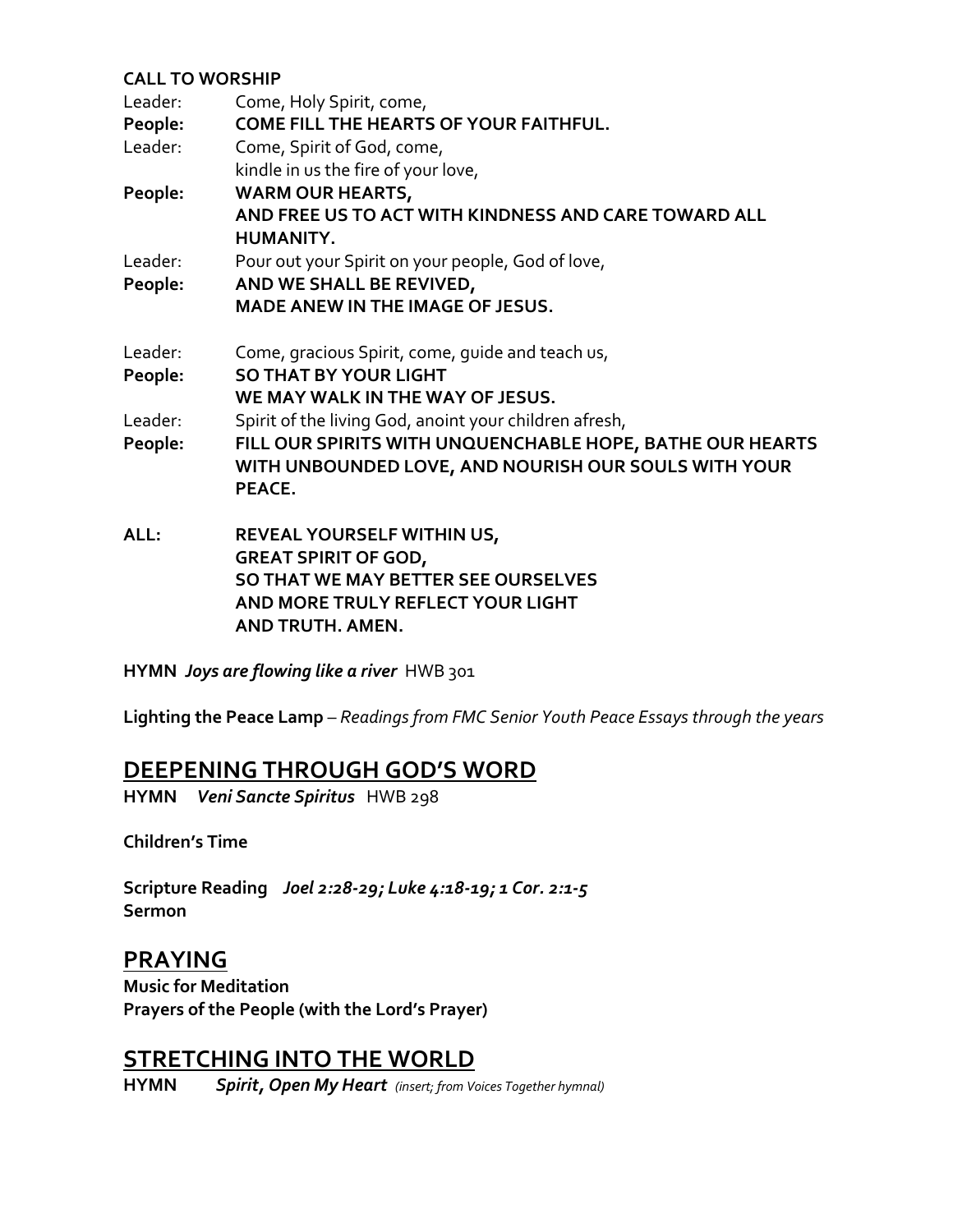#### **SENDING**

| Leader: | Into a world filled with beauty and with suffering,                                                                                                          |
|---------|--------------------------------------------------------------------------------------------------------------------------------------------------------------|
|         | the Spirit bids us go.                                                                                                                                       |
|         | May the Spirit open our minds and hearts                                                                                                                     |
| People: | SO THAT WE DO NOT MISS THE BEAUTY                                                                                                                            |
|         | OR IGNORE THE SUFFERING;                                                                                                                                     |
| Leader: | may the Spirit inspire us to let go of cynicism and indifference                                                                                             |
| People: | SO THAT WE BECOME AGENTS OF FORGIVENESS,                                                                                                                     |
|         | <b>GRACE, AND GOD'S RECONCILING LOVE;</b>                                                                                                                    |
| Leader: | may the Spirit anoint our eyes                                                                                                                               |
| People: | SO THAT WE MAY SEE THE FACE OF GOD                                                                                                                           |
|         | IN THAT OF OUR NEIGHBOR;                                                                                                                                     |
| Leader: | may the Spirit fill us with God's love,                                                                                                                      |
| People: | <b>ENABLING US TO EMBRACE ALL GOD'S CREATURES;</b>                                                                                                           |
| Leader: | may the Spirit touch our lips                                                                                                                                |
| People: | SO THAT WE CAN SPEAK WORDS OF PEACE, TRUTH, AND KINDNESS;                                                                                                    |
| Leader: | may the Spirit animate our hands                                                                                                                             |
| People: | SO THAT WE MAY REACH OUT WITH COMPASSION AND CARE TO ALL OUR                                                                                                 |
|         | <b>NEIGHBORS.</b>                                                                                                                                            |
| Leader: | Go now, companioned by the God of wind and fire, and quided by the Spirit, to be<br>agents of healing and hope in all the places the Spirit leads you to go. |

**Postlude …** *remain seated to receive the postlude as a musical blessing.* 

Worship Resources provided by Menno Media'sLeader Magazine, written by Stanley Green

Sound: Micah Wenger Livestream: Jonathan Wenger Nursery Attendant: TBD Ushers: Don Wiens & Russell Goering Organist: Pauline Buller Worship Leader: Carol Moore Scripture Reader: Jolene Pauls Guitar & Children's Time: Bryan Kehr Peace Lamp & Sermon: Pastor Tonya Ramer Wenger

# **WELCOME!!** *We are so glad you are here!*



**First Mennonite Church Hutchinson KS** *Arms Wide Open: To Serve & Be Served*